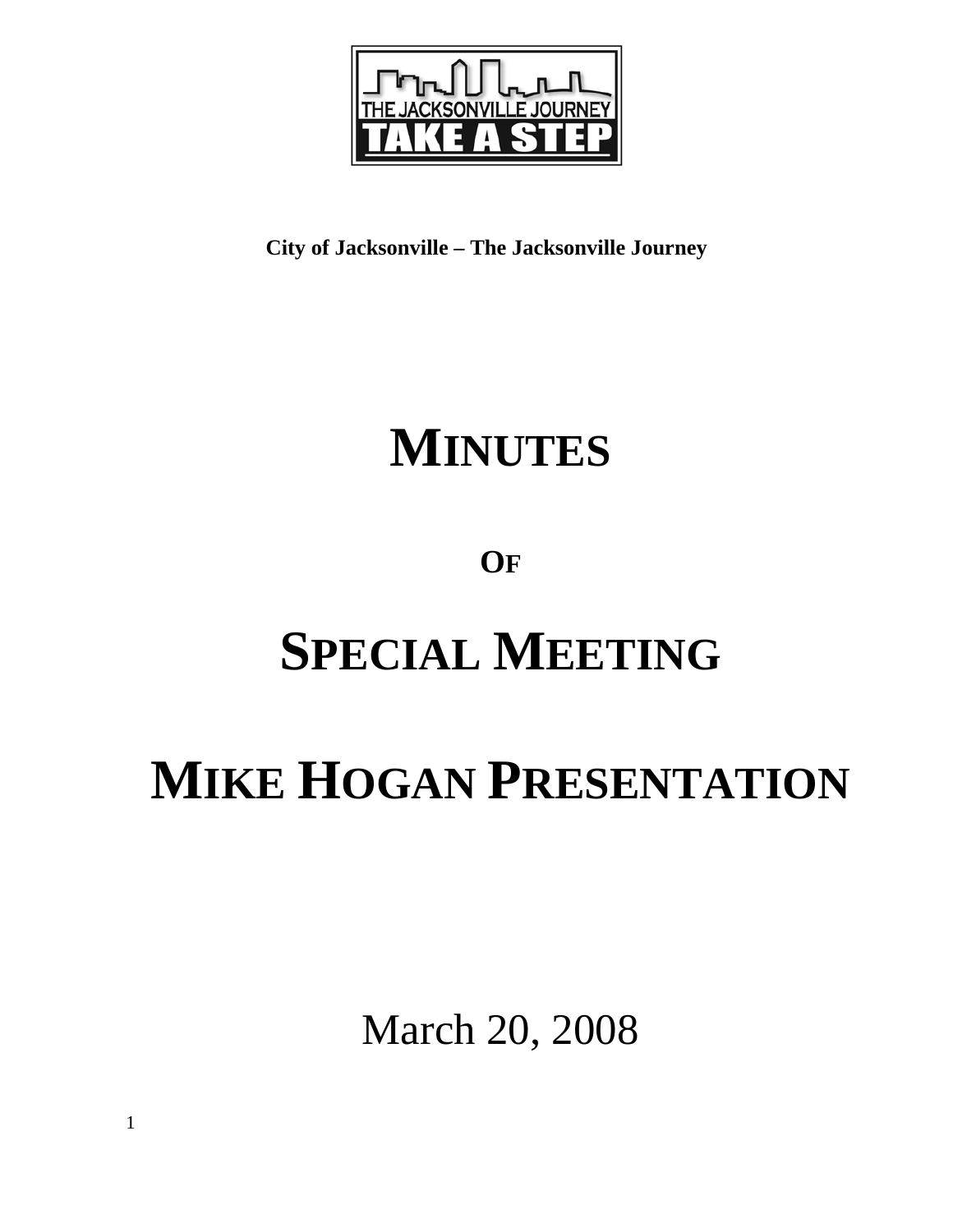### **The Jacksonville Journey – Special Meeting: Mike Hogan**

### **Presentation**

**March 20, 2008** 

#### **3:30 p.m.**

**PROCEEDINGS before the Jacksonville Journey – Steering Committee taken on Thursday, March 20, 2008, Ed Ball Building – 8th Floor; 214 N. Hogan Street; Jacksonville, Duval County, Florida commencing at approximately 3:45 p.m.** 

**Steering & Funding Committee & Committee Chairs Betty Holzendorf – Steering Committee Co-Chair John Rood – Steering Committee Co-Chair Ed Austin - Member Mac Brunson - Member Toni Crawford – Member John Delaney – Member Nat Glover – Member Hugh Green – Member Steve Halverson – Member Dr. Adam Herbert – Member Pete Jackson – Member Rev. Rudolph McKissick, Sr. Jim McMillan – Member Pam Paul – Member Gertrude Peele – Member Steve Wallace – Member Cleve Warren – Member Wayne Weaver - Member John Coxwell – Intervention & Rehabilitation Chair W.C. Gentry – Education, Truancy, Dropout & Literacy Chair Paul Perez – Law Enforcement Deterrence Chair Tony Boselli – Neighborhood Safety & Stability Chair Tom Petway – Funding Chair Audrey Moran – Positive Youth Development Chair Will Ketchum – Public Relations Chair**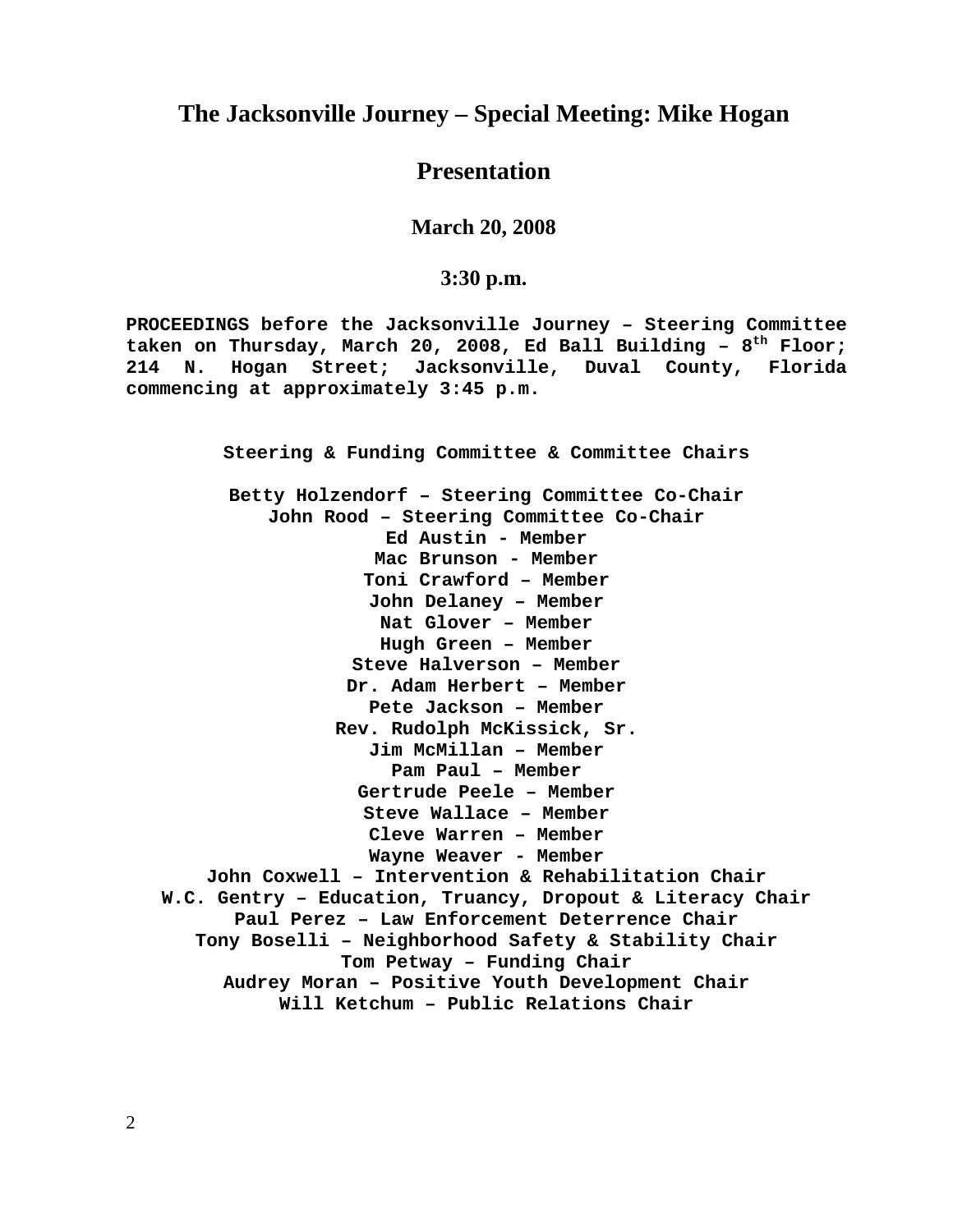#### **APPEARANCES**

#### **COMMITTEE CHAIRS & MEMBERS:**

BETTY HOLZENDORF - Chair W.C. GENTRY – Chair PAUL PEREZ – Chair TONY BOSELLI - Chair TOM PETWAY – Chair JOHN COXWELL – Chair STEVE HALVERSON – Member JIM MCMILLAN – Member

NAT GLOVER – Member STEVE WALLACE – Member ED AUSTIN – Member CLEVE WARREN – Member HUGH GREENE - Member PAM PAUL – Member

#### **ABSENT COMMITTEE MEMBERS:**

John Rood - Chair Mac Brunson - Member Dr. Adam Herbert – Member Rev. Rudolph McKissick, Sr.- Member Wayne Weaver – Member Steve Wallace – Member John Delaney – Member Gertrude Peele – Member Toni Crawford – Member Pete Jackson – Member Audrey McKibbin Moran – Chair Will Ketchum - Chair

#### **STAFF:**

| <b>SUSIE WILES</b>     | <b>DAN CRONRATH</b>      |
|------------------------|--------------------------|
| <b>KANDI BEGUE</b>     | <b>RACHEL DAVIS</b>      |
| <b>MISTY SKIPPER</b>   | <b>GINNY WALTHOUR</b>    |
| <b>RENEE BRUST</b>     | <b>KRISTEN BEACH</b>     |
| <b>KERRI STEWART</b>   | <b>CHAD POPPELL</b>      |
| <b>ROSLYN PHILLIPS</b> | <b>STEPHANIE BARNETT</b> |
| <b>LINDA LANIER</b>    | <b>RACHELLE SUNDY</b>    |
| <b>SUSAN PELTER</b>    | <b>ANNA BRADLEY</b>      |
|                        | <b>CAMERON SIPLE</b>     |

#### **OTHERS PRESENT:**

Mike Hogan – Tax Collector Momi Shay – Ander Crenshaw's Representative Ed Pratt-Dannals – School Superintendent Chris Hand – Funding Sub-Committee Mike Hightower – Funding Sub-Committee Gary Chartrand – Funding Sub-Committee Ashton Hudson – Funding Sub-Committee Various Media Representatives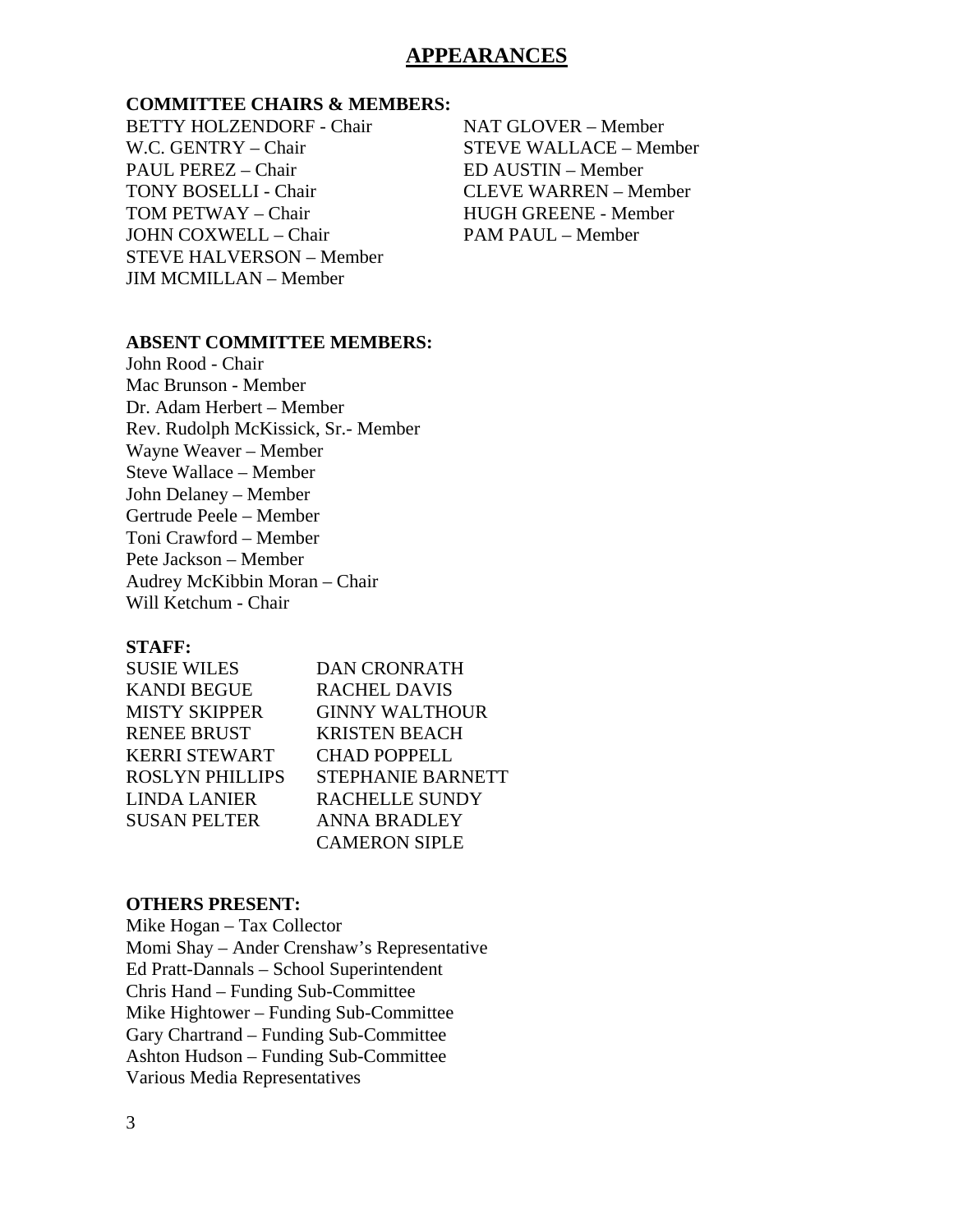March 13, 2008

Steering Committee & Committee Chairs 3:30 p.m.

**Call to Order and Comments.** Chairwoman Holzendorf called the meeting to order at approximately 3:40 p.m.

**Purpose of Meeting.** Presentation of Amendment #CP0045 – State and Local Revenue Limitations – by The Honorable Mike Hogan, Tax Collector for Duval County.

Chairwoman Holzendorf began the meeting at approximately 3:40 pm, by extending a welcome to the committee assembled, and noting the housekeeping items. Chairwoman Holzendorf then introduced The Honorable Mike Hogan to make his presentation to the assembled group and noted that we would follow the Agenda; have comments and questions first from the Committee members and, if time permitted, the general public.

Mr. Hogan began his presentation with a brief biography about his life and the steps that brought him before the assembly that day. He noted that he feels government is growing faster than the taxpayer can pay for it. This brought him to the Taxpayer Protection Act – and he noted that any point in the Amendment can be changed by a 2/3 majority vote of the legislative body. He noted that this bill has been through the legislature for more than six months and that the Mayor's staff presented 14 amendments to this bill. After thorough review, he notes that he may be able to fix 12 points; one request was to exempt Jacksonville. He noted that he didn't feel he could be a hypocrite, because this

4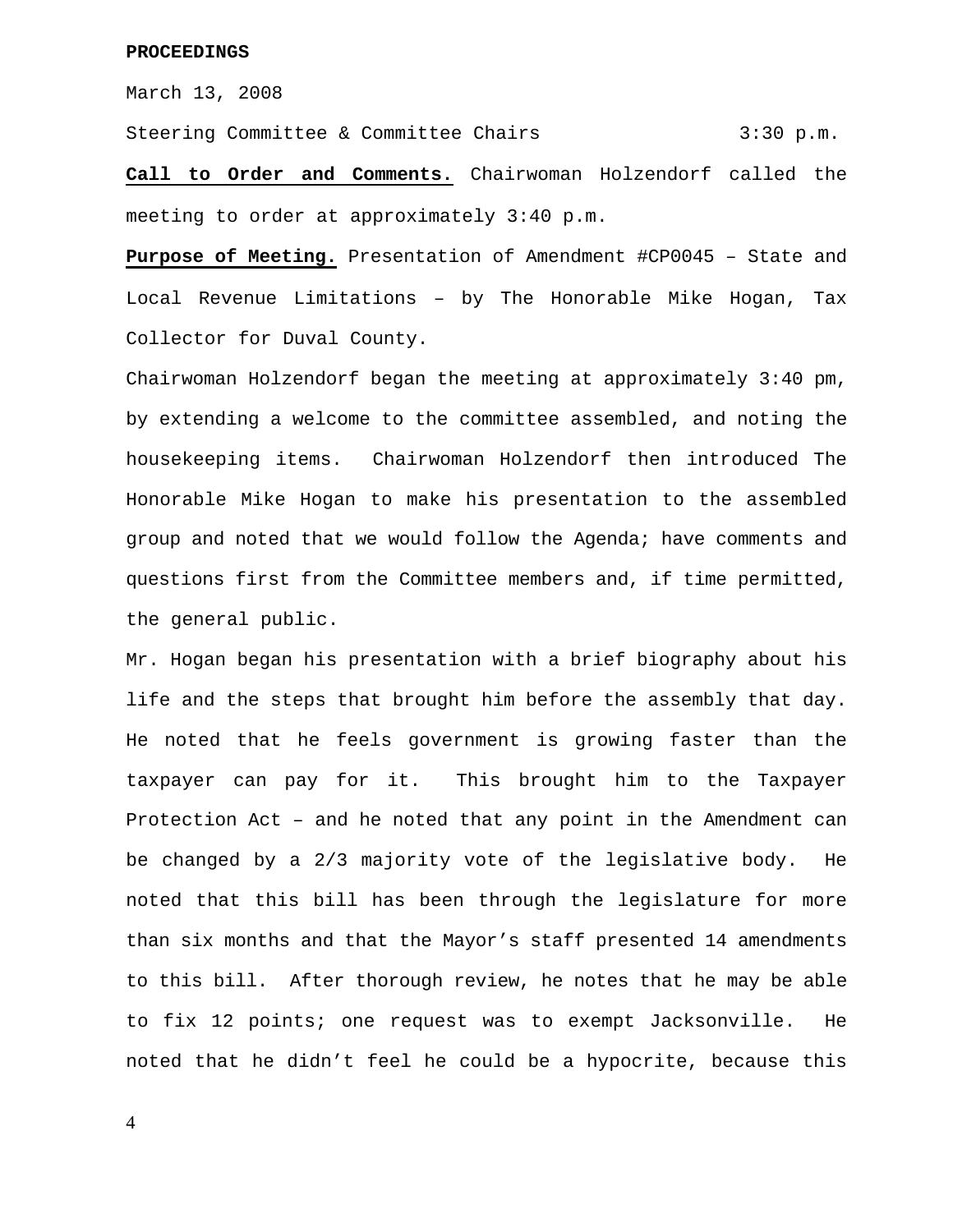would only help his "hometown"; but he would try to find a way to help Duval County. He notes that he will not put through any amendment that would only exclude Duval County. He explained that this bill is scheduled to go before the full committee for a vote on 3/26/08, but that there is one issue related to Bonding that may cause the vote to be moved to 4/4/08. He notes that after meeting with the Mayor's office a couple of times, he is currently working on an amendment to the bill that would provide an incentive to those governments who are fiscally responsible. After the overview, Chairwoman Holzendorf opened the floor to questions for Mr. Hogan:

5 W. C. Gentry posed a question about an earlier proposed amendment that would also significantly impact Duval County's ability to raise monies locally; did it not? Mr. Hogan: There is a component where it doesn't allow the non-homestead and commercial properties to, there's a cap there for 5%; the other portion, of course, has to do with School taxes – a local required effort. Mr. Gentry: My real focus on this group and has been for some time, is with Education, and reading the papers, I understood the proposed constitutional amendment would withdraw the ability of the school district to raise 5 mills of tax money that they are presently able to raise here in our local community, is that correct? Mr. Hogan: That's correct, but you have to know that the history of how it got to that, to draw that conclusion. Just a few years ago, in fact, I had this conversation with Betty last night, and I learned even more than I knew…we hit a recession in the economy in the state of Florida, in the early 90's. As a result, what's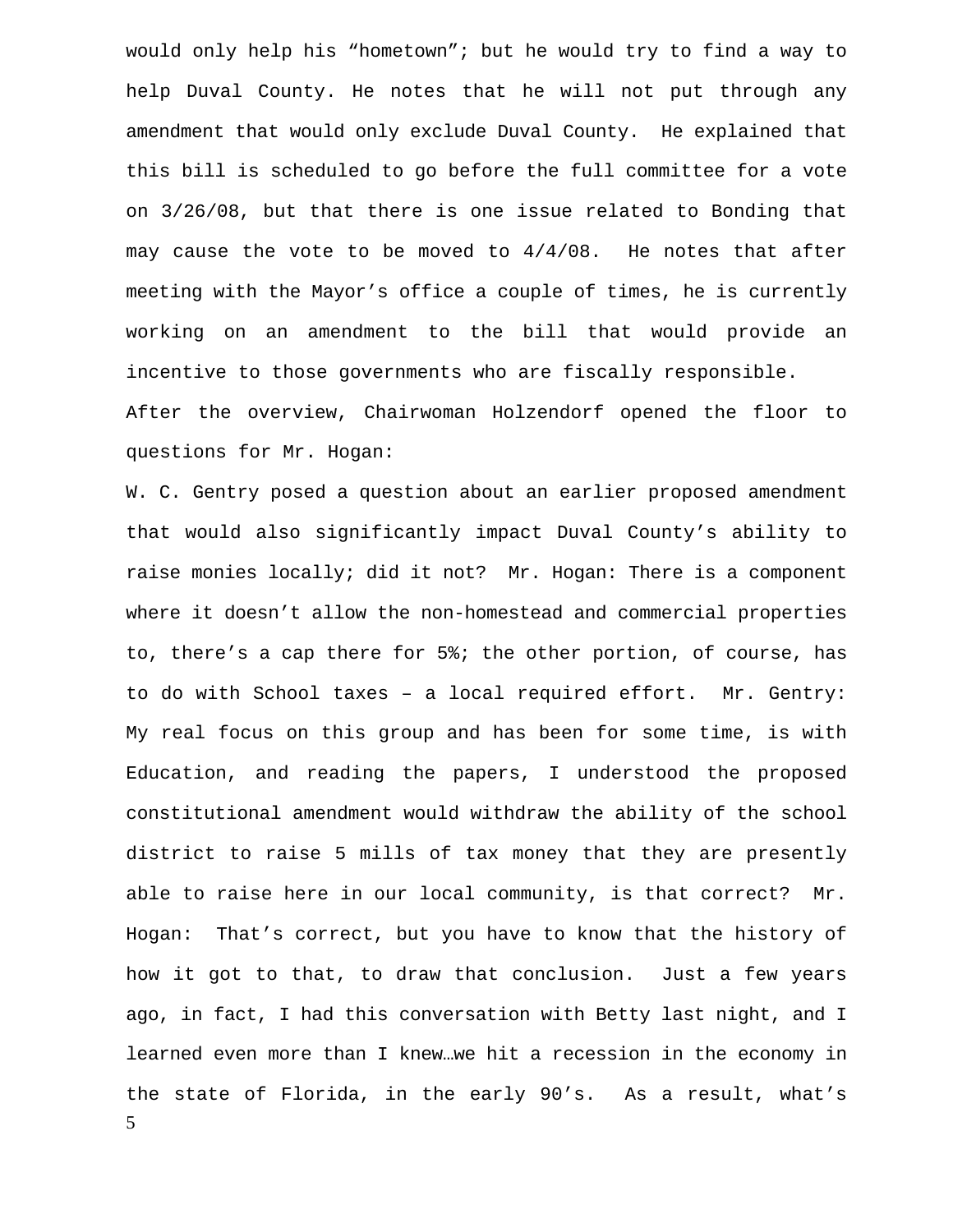happened, if you read the constitution, it states that it's the paramount responsibility of the State of Florida to fund Education. Mr. Gentry: Yes it does, we've done a great job of that. Mr. Hogan: That's right, so what's happened in the late 80's and early 90's, is that required local effort…

Mr. Gentry: Actually, that was Amendment 1998 – first time that it went up…

Mr. Hogan: It's moved from about 20% required local effort, to in some communities, 50% of the property tax bill; almost is required local effort. The sponsor of the bill and ultimately the sponsors of the bill wanted to make sure that we followed the direction of the constitution and forced State government to fund Education and not put that on the backs of the local taxpayer on their property taxes.

Mr. Gentry: So, the effect as I understand it, I think 5 mills generates about \$300 million dollars…I think that's ballpark…So as I understand this recent constitutional amendment, the concept is that rather than allow Duval County to raise \$350 million dollars for its school system, that now we're going to rely upon the legislature, apparently, to hopefully pass additional sales taxes that will then become general revenue to the State of Florida, and then we will be here in Duval County relying on Tallahassee to appropriate that \$350 million and hopefully a lot more, back to us. Is that the way it's supposed to work now? Mr. Hogan: Yes, and no. According to the representative of the School Board, there are still about 7 mills that have not been

6

touched.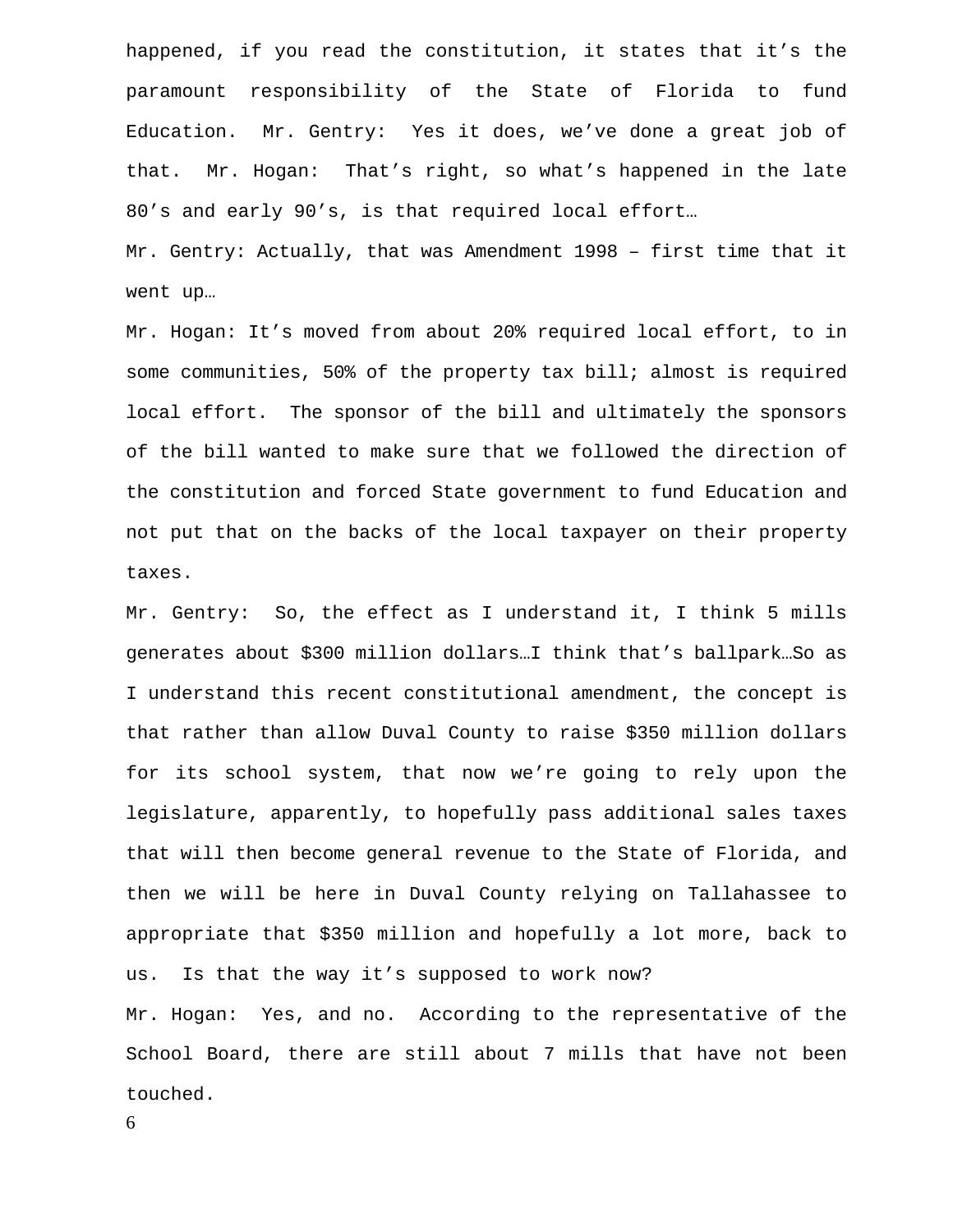Mr. Gentry: And our budget here is over \$1 Billion dollars, so the \$350…anyway, the point is, and again I don't want to get off too far on this, because it's pretty bothersome, you read the Times-Union today, you know how much the School District is having to cut, and the cuts in the school funding are due to basically what? Mr. Hogan: Revenue shortfall...

Mr. Gentry: A drop in sales tax… So basically, and you voted for that provision I presume, that was passed earlier this week? Mr. Hogan: Yes, I did.

Mr. Gentry: So instead of relying on a predictable stream of income of \$350 million dollars here locally, we're now going to rely on an unpredictable stream of maybe, sales tax that goes through Tallahassee and then trickles back to our local community. Mr. Hogan: Well, I'm not going to walk into the trap, all I can tell you is that according to economists, and if you look at the history of the State of Florida, that the property and sales tax have both been equally affected by the economy, and they're both equally effective as a revenue source.

Mr. Gentry: So you're saying that economists have told you that property taxes and sales taxes are equally predictable? Mr. Hogan: Yes, both economists on both sides of the isle of that issue said that was true.

Mr. Gentry: When you were in the legislature, how many tax increases did you vote for?

7 Mr. Hogan: How many…legislature, I can't remember any time that the legislature voted for a tax increase, there were some things I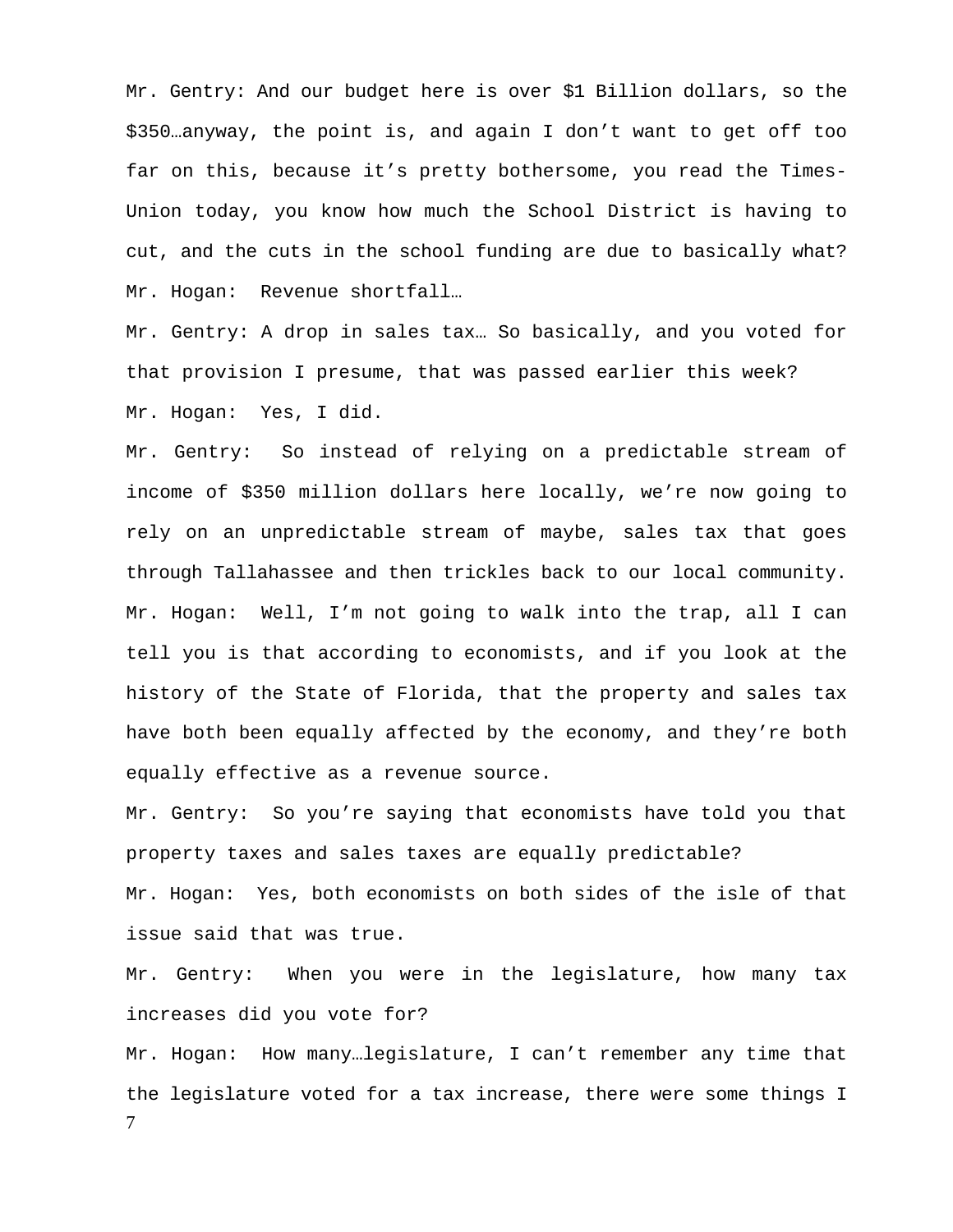voted for that didn't make it, you know, out of committee…there were tax increases the three years I was there, we were flush with money.

Mr. Gentry: You're basically putting onus on the legislature too, with this and the other provisions that you're proposing to pass the largest tax increase ever in the history of this State, in order to make up for the funds that you're now moving out of the local community.

Mr. Hogan: Well, I would say it's equilibrium…it's going to replace…it's just a shifting from one pocket to another as to who pays that tax. Certainly, the property owner will pay the additional sales tax, but they'll have tremendous relief from the burden of the property tax. Property tax, to me, is more aggressive to them than sales tax.

Mr. Gentry: On the TABR bill or the Hogan TABOR bill that we're Mr. Hogan: Hogan TPA, I don't like TABOR – it's got too much direct democracy in it…we've stripped just about all of that from the bill.

Mr. Gentry: I think that you indicated, and just so I can be clear when you were talking about initially proposing the amendment to exempt Jacksonville, am I correct that you agree that since Jacksonville has been fiscally conservative and we have a very low tax rate, that we're in comparison to other communities who have been raising taxes, that this puts us at a disadvantage starting off?

Mr. Hogan: I would say there are three groups; good, bad and average…Jacksonville would be good.

8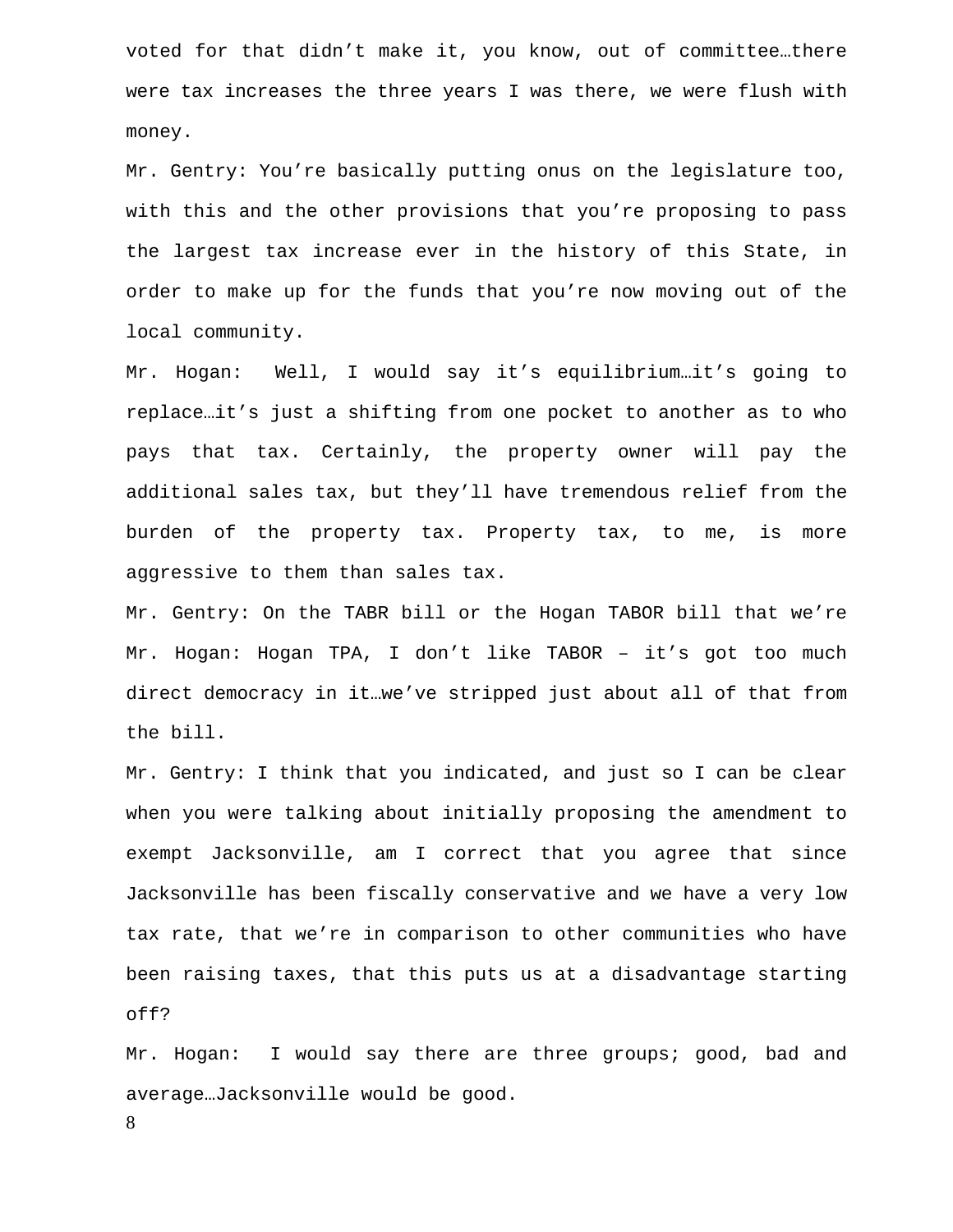Mr. Gentry: So, you recognize that this potentially penalizes Jacksonville because it's been fiscally responsible in the past, and how do…

Mr. Hogan: No sir, I don't see it as a penalty. If you've been good and responsible, you're saying because someone has been bad, I guess I should have been bad and irresponsible. So, no…I don't see a penalty. I think the taxpayers have been properly treated by good government, I don't see it as being a penalty.

Mr. Gentry: Do you recognize that we have some tremendous problems in this community with crime, violence and social issues that we desperately need to deal with at this time?

Mr. Hogan: Oh, yes sir…

Mr. Gentry: Did you have an opportunity to look at the report that my sub-committee issued regarding recommendations and the costs that it's going to require to deal with these problems? Mr. Hogan: No sir.

Mr. Gentry: OK…this group of people have been working very hard to address these issues and to come up with action items and come up with specific costs…and I'm sure that the amount of money is going to be quite substantial. And the City of Jacksonville may have to significantly have more revenue than it's traditionally had in order to fund these programs in order to finally deal with our problems. Under your amendment, we're going to be precluded from doing that…

Mr. Hogan: No sir, you're not…

9 Mr. Gentry: Unless we get a super majority of the City Council Mr. Hogan: It's not a super majority, it's 2/3; if you can't get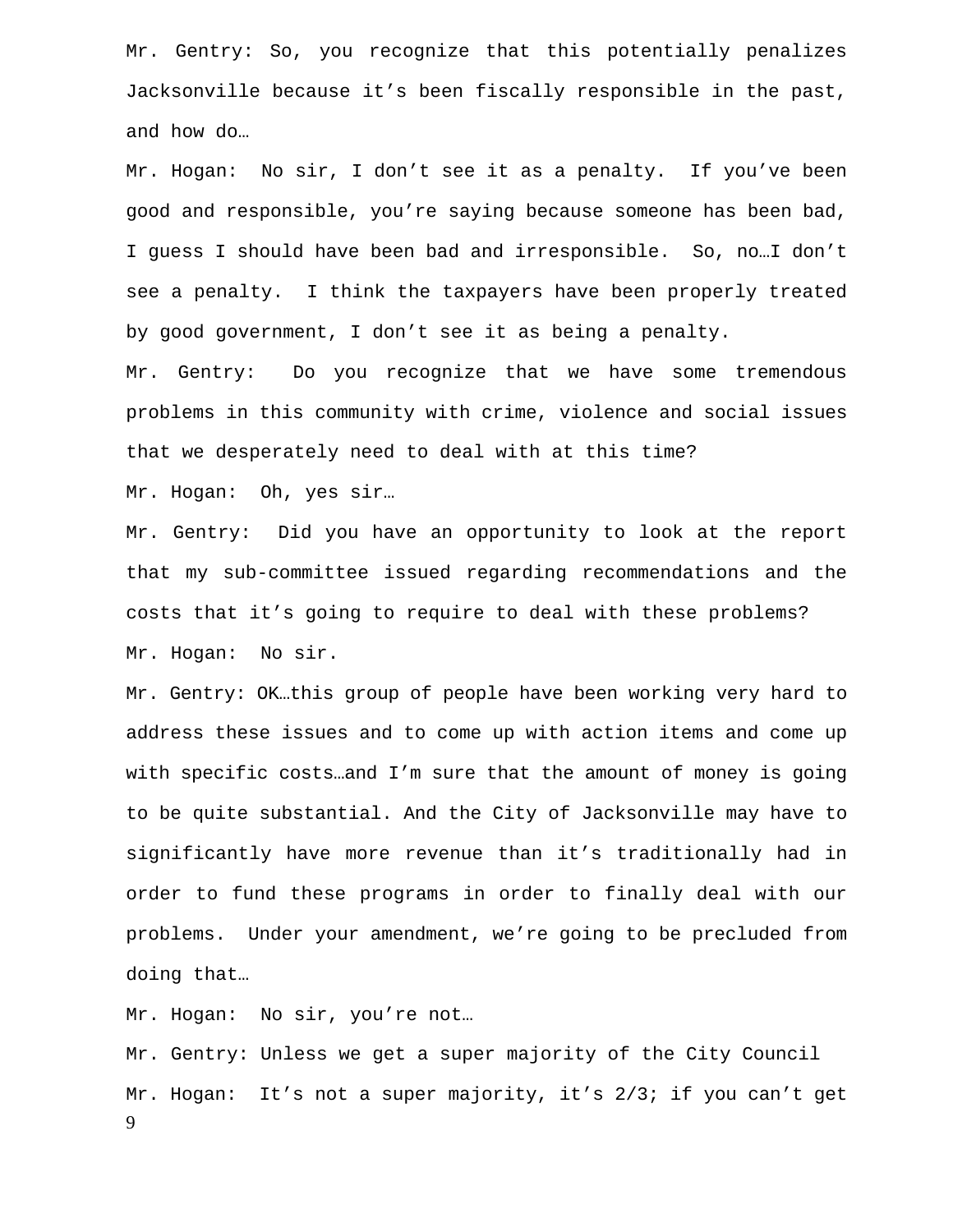13 council members to agree with your committee, that what you want to do and how much money you need and that's going to break the cap; and they won't break it, then I don't think you've done a very good job of convincing them they need to break the cap. But absolutely, police and fire, anything that would come to me as a legislator that would require additional funding and was well thought out and well planned and was well documented, and I'm not going to have a problem with supporting that. And I don't think the public does, as I mentioned in Colorado, 80% of the time they had to go to the public for a vote, they supported either breaking the cap or increasing the tax.

Mr. Gentry: And how much does it cost every time we go to the public?

Mr. Hogan: Only when you have a regular election. There is no extra cost, just an extra item on the ballot.

Mr. Gentry: So you wait until you have a regular election and then put it on the ballot?

Mr. Hogan: You're usually budgeting out 2-3 years anyway, so yes, you'd put it on the ballot. You'd have to have a special election if you had to have a special tax, but we do that now.

Mr. Gentry: Why do you think, since you recognize that Jacksonville has been fiscally responsible in the past, why do you think it's necessary to put limitations on the City's ability to carry on government and to rule itself as it has traditionally done?

10 Mr. Hogan: Well, if you look at the State as a whole… Mr. Gentry: I'm talking about Jacksonville…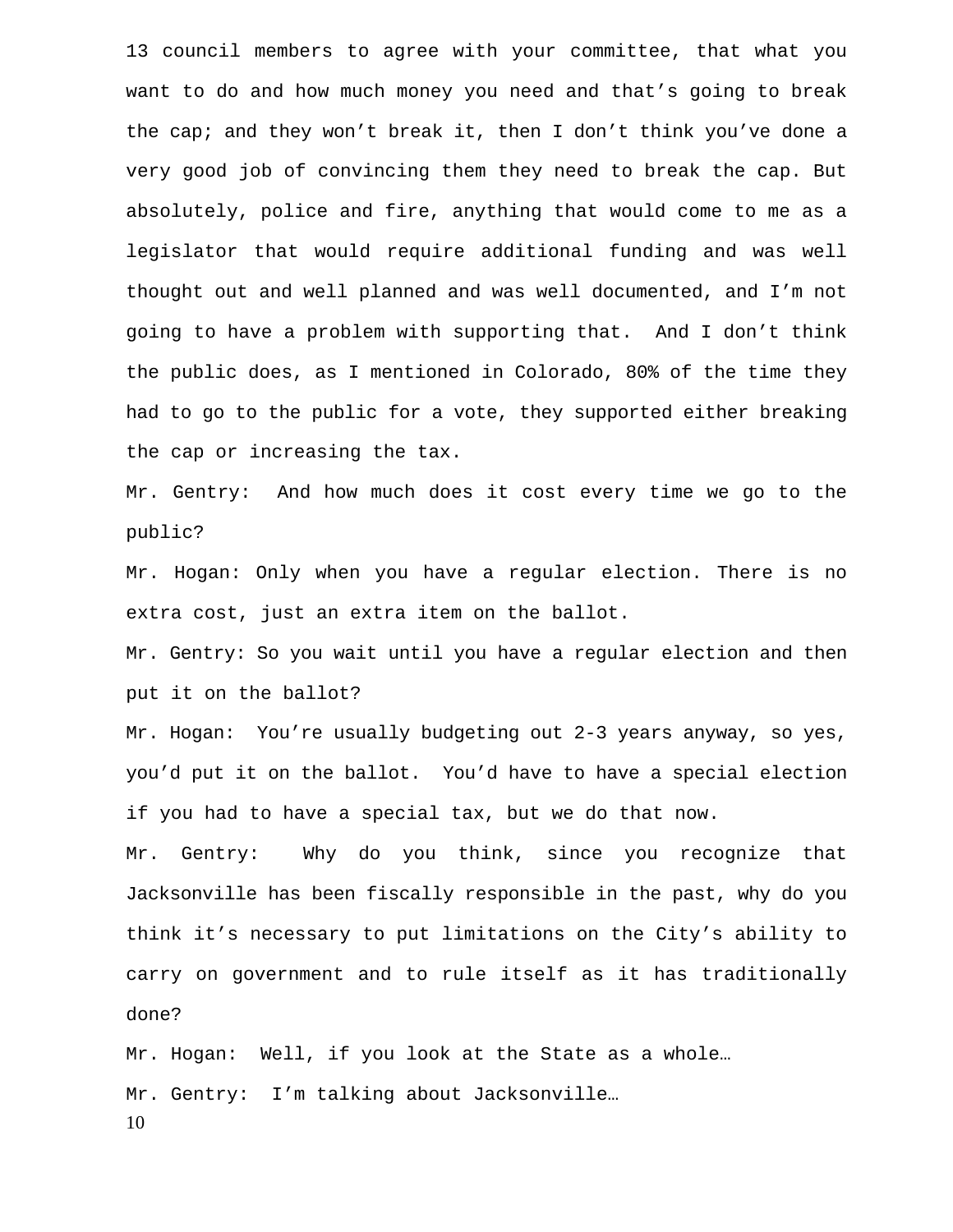Mr. Hogan: Well, I'm charged on this committee, to look at the State as whole, not this one City.

Mr. Gentry: And you've told us that you recognize that Jacksonville has been fiscally responsible, you told me that you recognize that we've got big problems in this community that are going to require expenditure of funds, and now…and you've told us that because four local people showed up; one guy said it wasn't fair to his town either, because they'd been fiscally responsible, and your fellow committee members were upset with you, that you therefore, pulled the amendment that would have excluded Jacksonville. I don't understand that, you start off telling us how you were taught to do the right thing, and it wasn't mocked, and you've recognized this wasn't the right thing for Jacksonville, and you've pulled your amendment…

Mr. Hogan: I never said this wasn't the right thing for Jacksonville, you've said that, but I've never said that, No… Mr. Petway: Thank you W.C…we're going to now hear from Linda Lanier; I apologize, we're going to go by the agenda, John Coxwell is next:

Mr. Coxwell: Posed a question noting that, like the late Tillie Fowler, he believes we should take away some of the bills on the taxpayer. He notes that he feels this bill will really hurt business people – he further notes that he would rather pay property taxes rather than increase sales taxes.

11 Linda Lanier: As Executive Director of the Jacksonville Children's Commission, we are one of eight children's services councils around the State…the other seven are special taxing districts, we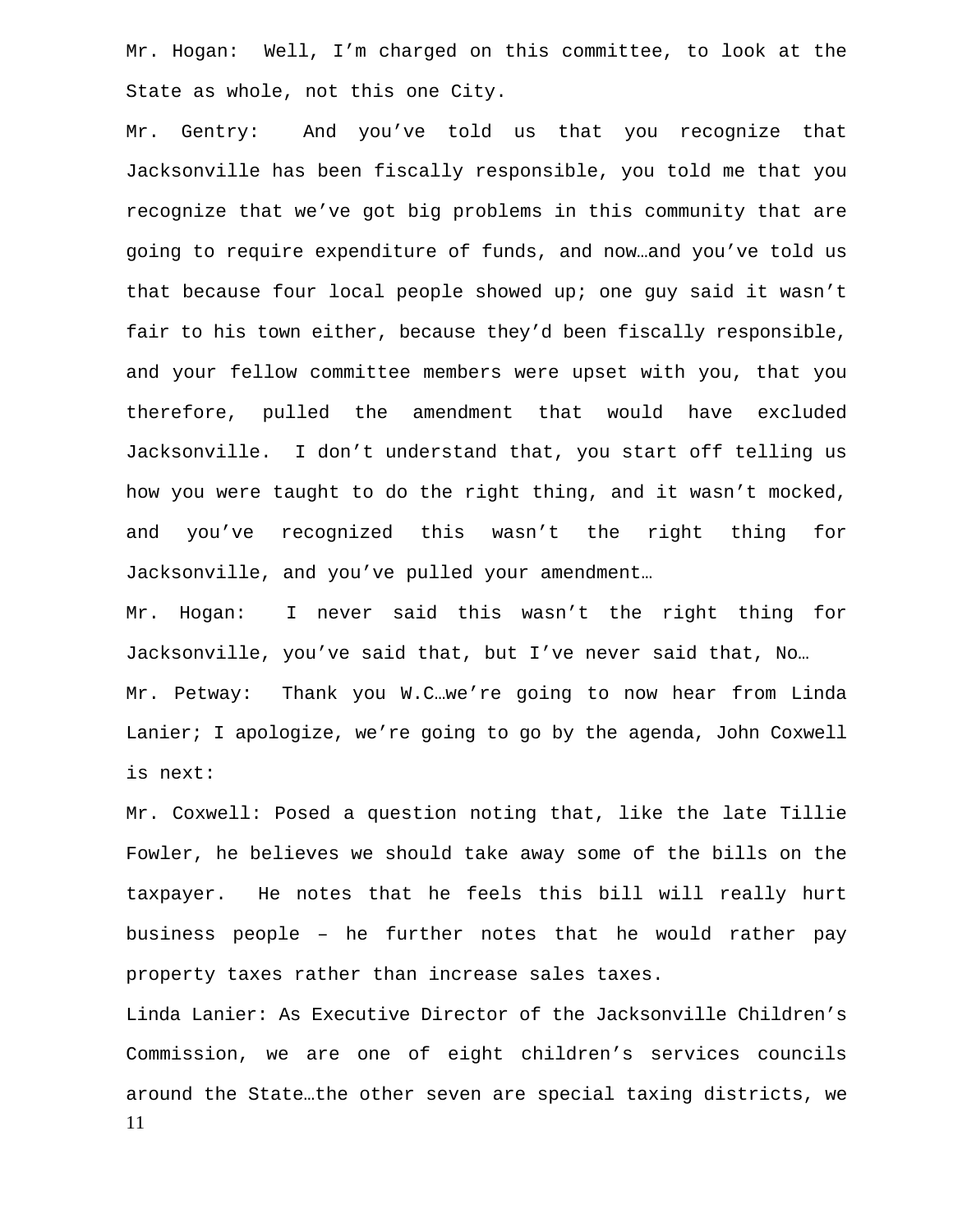are not…they're called independent, we're called dependent because as you know, we're part of the City's general revenue. From your comments, I believe that you do care about education and I've heard you be sensitive to that, and that you have tried to figure out ways to craft funding for education and whether we agree with it or not, I believe you've been thoughtful about that…but, one thing that's important to us is the time during a child's life when they're not actually in school, what happens outside of school is also very important. The kinds of things that a Children's Service Council, like us, we fund are things like…home visiting for mothers who are at risk of abusing or neglecting their children…we fund after school programs, which are proven effective in helping children be successful in school and also in life. We fund behavioral house care for children who are terribly underserved…we fund summer camps, we're just getting ready to fund summer camps right now, we'll be able to serve about 5,000 kids this year. In your plans, have you…what have been your discussions about the impact of these changes on the special districts?

Mr. Hogan: Special Districts are exempt from the revenue cap; both dependent and independent special districts.

Tony Boselli posed the question regarding why we would want to take control away from the local government – how does Tallahassee feel that it knows best what Duval County needs to survive? Mr. Hogan noted that he didn't feel that this bill was causing that to happen.

12 Paul Perez: Notes that he chairs the Law Enforcement Deterrence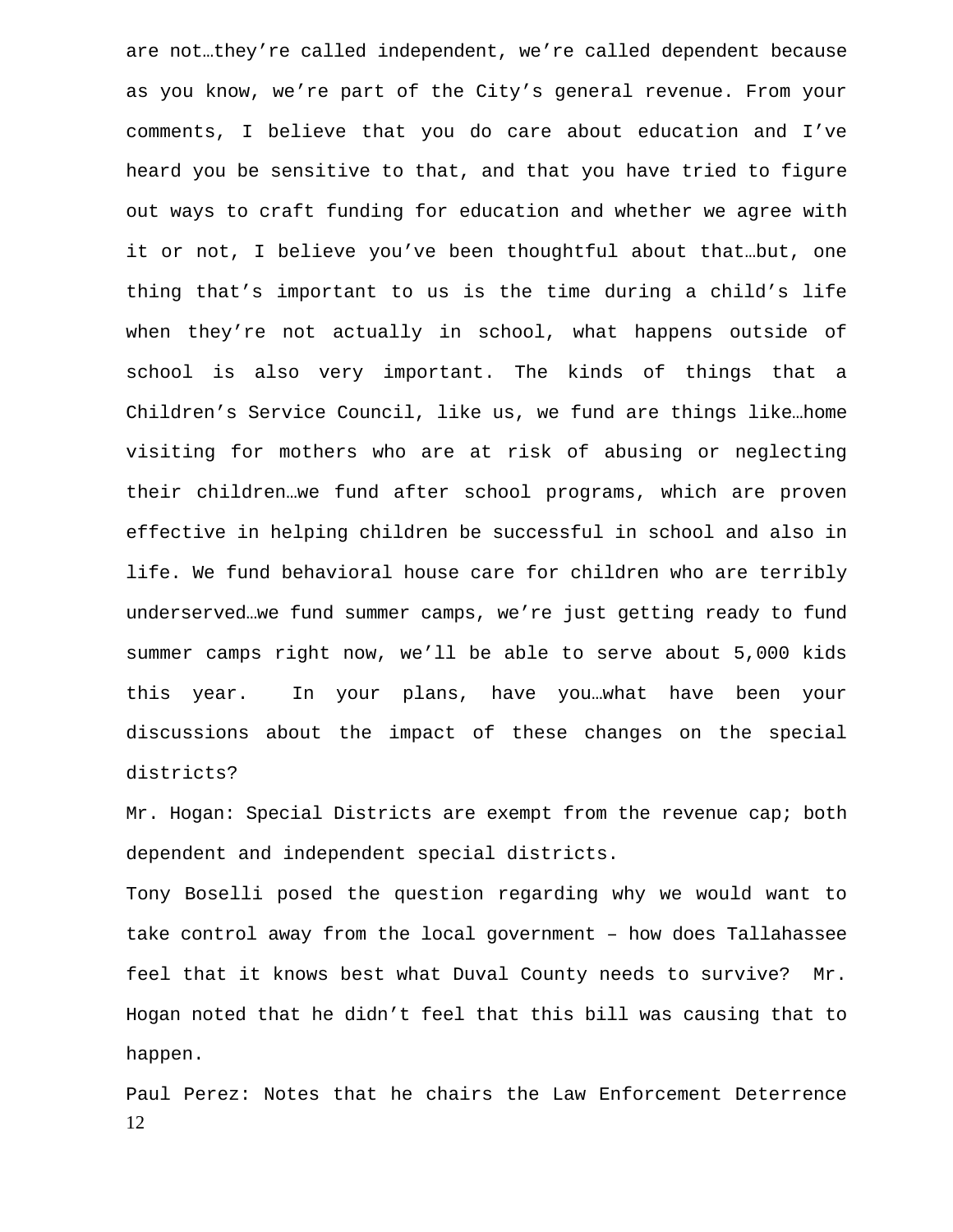13 Committee; notes that the passion that Mr. Hogan hears from everyone in the room, is that everyone in that room loves the community that we reside in; and notes that we've been able to drill down in the committees; and have found areas that need help. In looking at the Sheriff's budget, the consulting firm (Matrix) recommendation is that the budget be increased and the sheriff has asked for that increase, to better handle the violent crime problem in the city. The needs of the Sheriff, how the administration of justice has been so clogged up with the amount of violent crime and arrests; prosecutions – it's a never ending circle…the way out of all of this, is money. He asks that Mr. Hogan be cognizant of this fact as he goes forward with this bill. Mike Hightower: I totally understand and appreciate your approach of how you're taking this, because I believe in your heart, you understand the problems that we face. I would like to suggest to you that we in Jacksonville were given an opportunity and an opening that would not have happened, I would ask that you consider this as purely parochial, the following: You are the North Florida person on the commission; you're the only person, who as growing up here from the beginning, which means you were here before the consolidated government and what we have overcome in a very short period of time; you being from a consolidated government can stand up before that commission and expound on how your city is a good player; you can note how we lead by example. Lastly, we are a community of small businesses; mom and pop organizations. We have 39,000 small business (more than) in this community. It is the mainstream; the backbone – it is what makes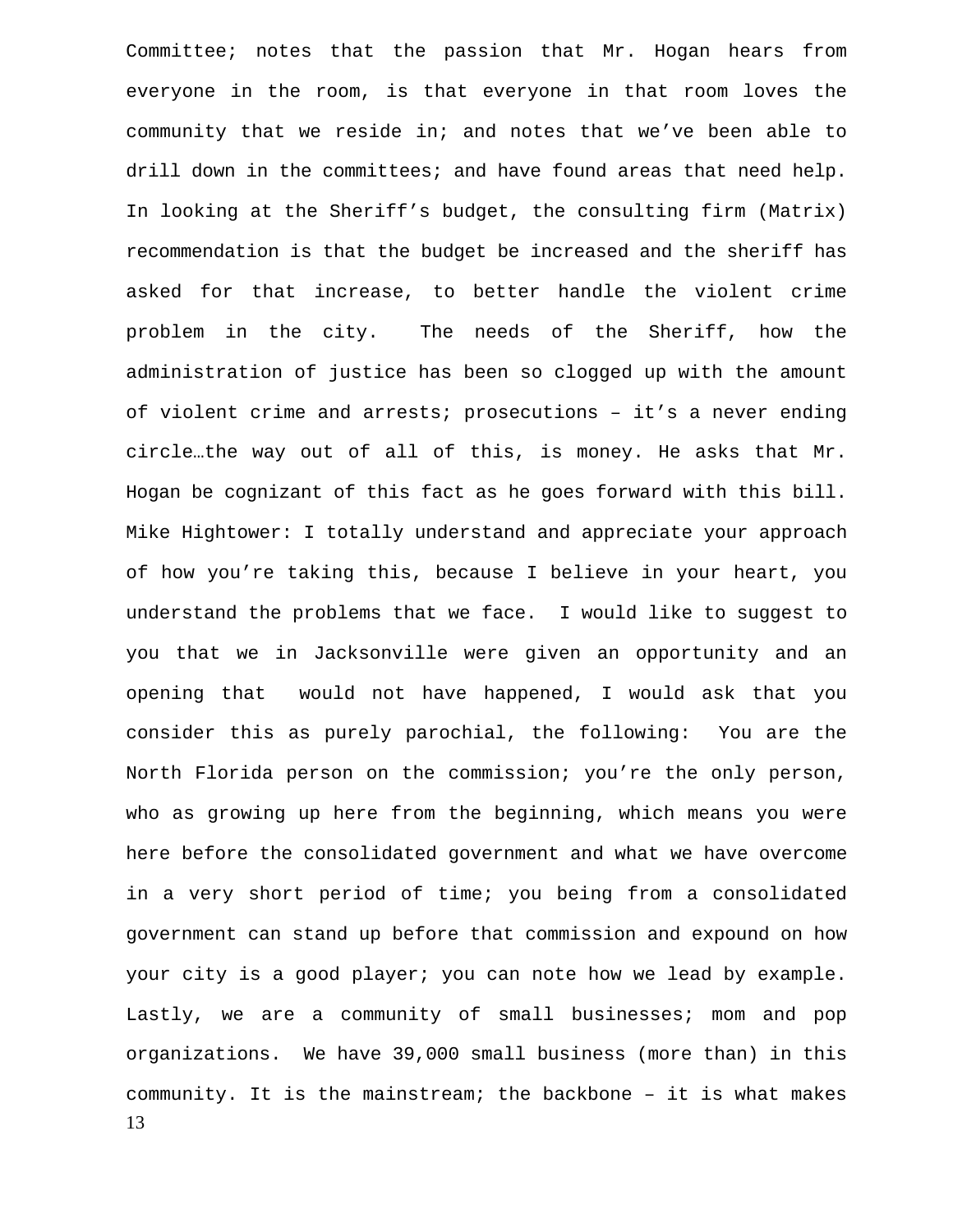us unique. I think that we're doing it ok, and I would ask that you just stand up and say, "it's ok to be parochial because of the gthings I've said". I understand where you're coming from, I think that you have this unique opportunity to stand up and be the role model for consolidation and to represent small business. We in this community, who have worked so hard together, never though that we would be confronted in this community that has as many churches, synagogues and love of life and children; that we would be sitting here struggling with what we have to do for safety and security, and I think this – we've been dealt a bad hand, here. Mike Hogan, I think in the position you have, that you, yes you, can do something for the City of Jacksonville that can confront and change this bad hand that we've been confronted with. I would ask that you be absolutely parochial in your position. Mr. Hightower strongly urged Mr. Hogan to be a champion for Duval County.

Nat Glover: He notes that with the City being the murder capital of the State that would be a "big stick" that Mr. Hogan could use to help make his point; to not use this weapon would be almost criminal.

It should also be noted, that other members of the committee acknowledged their support of the committee position in support of Mr. Hogan taking a proactive approach in his support for a Duval County exemption.

14 At the end of the questions by the committee members, Mr. Tom Petway thanked Mr. Hogan for coming out and explaining his stand on this proposal; and he encouraged Mr. Hogan to reconsider his